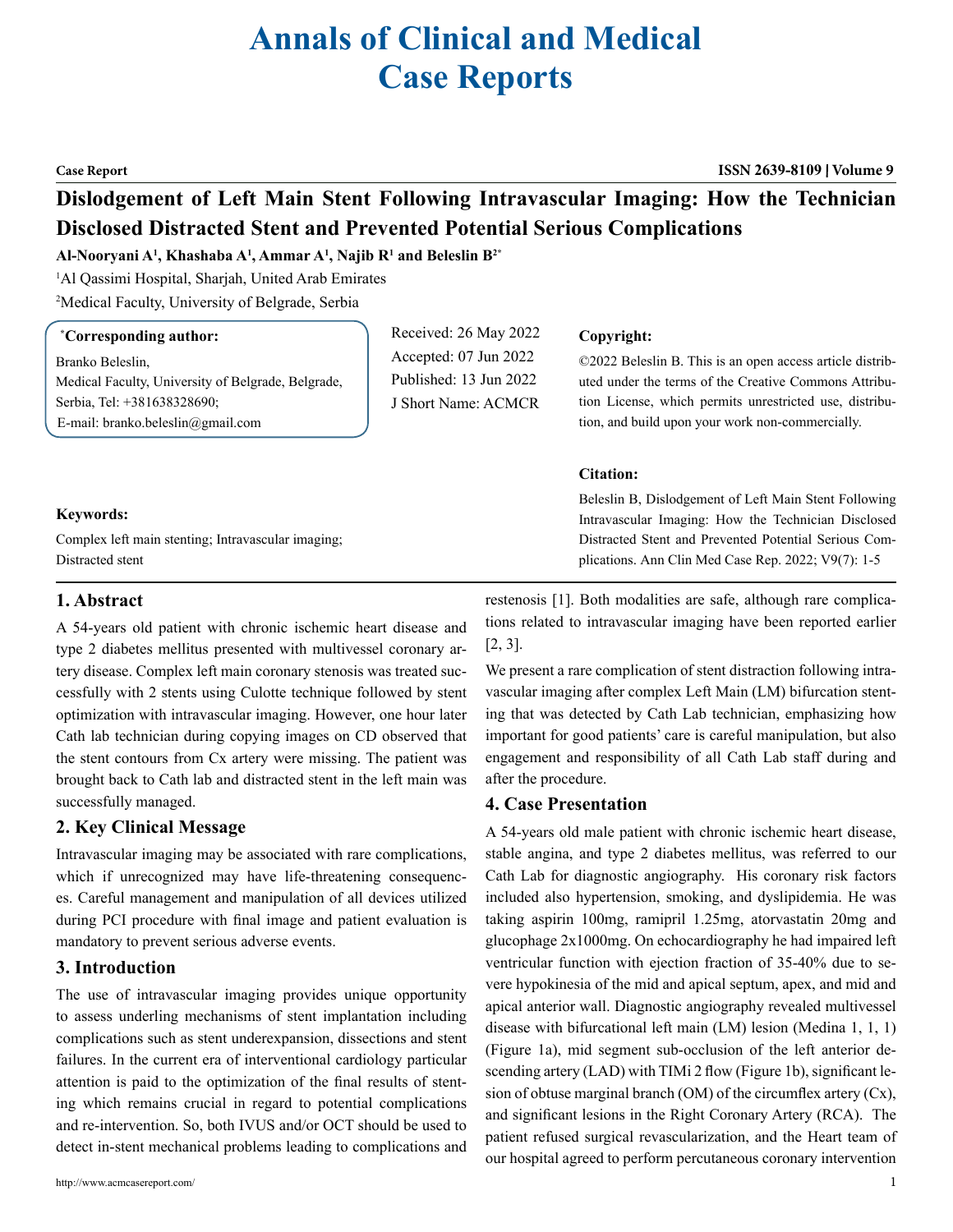(PCI) of LM, LAD, and OM, and staged procedure of the RCA. On admission, the patient was asymptomatic, his ECG showed sinus rhythm with biphasic T waves in V2-3, and negative T waves in V4-6. His blood pressure was 130/80mmHg, heart rate 73 beats/ min, SpO2 was 98%. His blood count, renal and liver functions were normal. PCI was performed from right radial artery, and after heparin premedication coronary wires were placed in distal LAD and OM. The subocclusion of mid LAD was successfully passed with Gaia Second (Asahi), and after predilation 2 drug-eluting stents (DES) Xience Alpine 3.0x28 mm and Xience Sierra 2.75x15 mm (Abbot Vascular) were placed in proximal-to-mid LAD segment. Following predilation of LM to LAD, and LM to Cx artery, Culotte technique was used to treat bifurcational LM stenosis with first DES Xience Sierra 3.5x18 mm (Abbot Vascular) implanted in LM-Cx artery, and after rewiring and strut opening, second DES Xience Sierra 4.0x33mm (Abbot Vascular) was implanted in LM-LAD (Figure 1c) with kissing and final Proximal Optimization (POT) with NC Trek balloon 5.0x15mm (Abbot) (Figure 1d). The intervention was concluded with Kodama HD intravascular imaging (IVUS) catheter (Acist) showing good apposition of stents, and no dissection, with some difficulties with pulling back of the IVUS catheter from the Cx artery. At the end of procedure, the patient was free of angina and ECG was normal. However, one hour later during copying of the patients' angio images to CD, Cath Lab technician noticed that the contours of stent in Cx artery are missing (Figure 2a), and immediately alarmed the interventional cardiologist performing the procedure. The patient was immediately returned back to the Cath Lab, right femoral artery was punctured and 7F femoral sheeth was introduced. Angio images of the left main disclosed preserved appearance and coronary flow (Figure 2b) but distracted stent from Cx into LM (Figure 2c) confirmed by stent boosting (Figure 2d) and Dragonfly Optis optical coherence tomography (OCT) imaging catheter (Abbot) (Figure 3). There was no complication or other distractions regarding stents in LAD and LM-LAD. Coronary wires were placed again into distal LAD and distal Cx-OM, and predilation of ostial Cx was performed with Trek balloon 2.5x15mm (Abbot), followed with balloon kissing with NC Quantum Apex balloons (Boston Scientific) of the distal LM (4.0x15mm). Stent Xience Sierra 4.0x28mm (Abbot Vascular) was positioned and impanted from ostial LM into Cx (Figure 4a and b), with final optimization (NC Trek 5.0x15mm, Abbot) of the proximal LM. After recrossing of the coronary wire into distal LAD, and predilation of stent struts, final balloon kissing of LM, and final POT with NC Trek balloon 5.0x12 mm (Abbot) was performed (Figure 4c). Finally, stenosis in OM branch was treated with DES Xience Alpine 2.75x23 mm (Abbot Vascular), and followed by final optimization with NC Quantum Apex balloon 3.5x6mm (Boston Scientific) (Fgure 4c). Final OCT confirmed good result. Three weeks later, the patients presented to Cath Lab for staged PCI of RCA and re-assessment of LM. Distal bifurcation RCA ste-

nosis was treated with Culotte technique with 2 DES Xience Sierra (Abbot Vascular) 2.25x38mm and Xience Sierra (Abbot Vascular) 2.5x28mm in PD and PL branch respectively, whereas proximal RCA stenosis was treated with Xience Alpina (Abbot Vascular) 4.0x28mm (Figure 5a and b). Angio of LM showed no significant lesions of LM and other treated lesions (Figure 5c), but disclosed small area of haziness in the distal part of LM (Figure 5d), that was considered for intensive triple antithrombotic treatment including rivoroxaban, clopidogrel and aspirin and scheduled for OCT imaging after a couple of days. Repeated echocardiography showed improvement in systolic function with ejection fraction of 45%, and mild hypokinesia of septum, mid and apical anterior wall. Control angio and OCT imaging with DragonFly Optis (Abbot) after 7 days, showed a tissue protrusion in the distal LM, with stable organized thrombus, as well as several well opposed layers of stent struts in the LM (Figure 5e). The patient was left on triple antithrombotic therapy with suggestion for staged imaging after 3 months. Angio imaging three months later disclosed minor instent restenosis of ostial LAD (Figure 5f), with significant in-stent restenosis of both proximal and distal RCA, that was successfully treated with drug-coated balloons.







**Figure 1:**





**Figure 2:**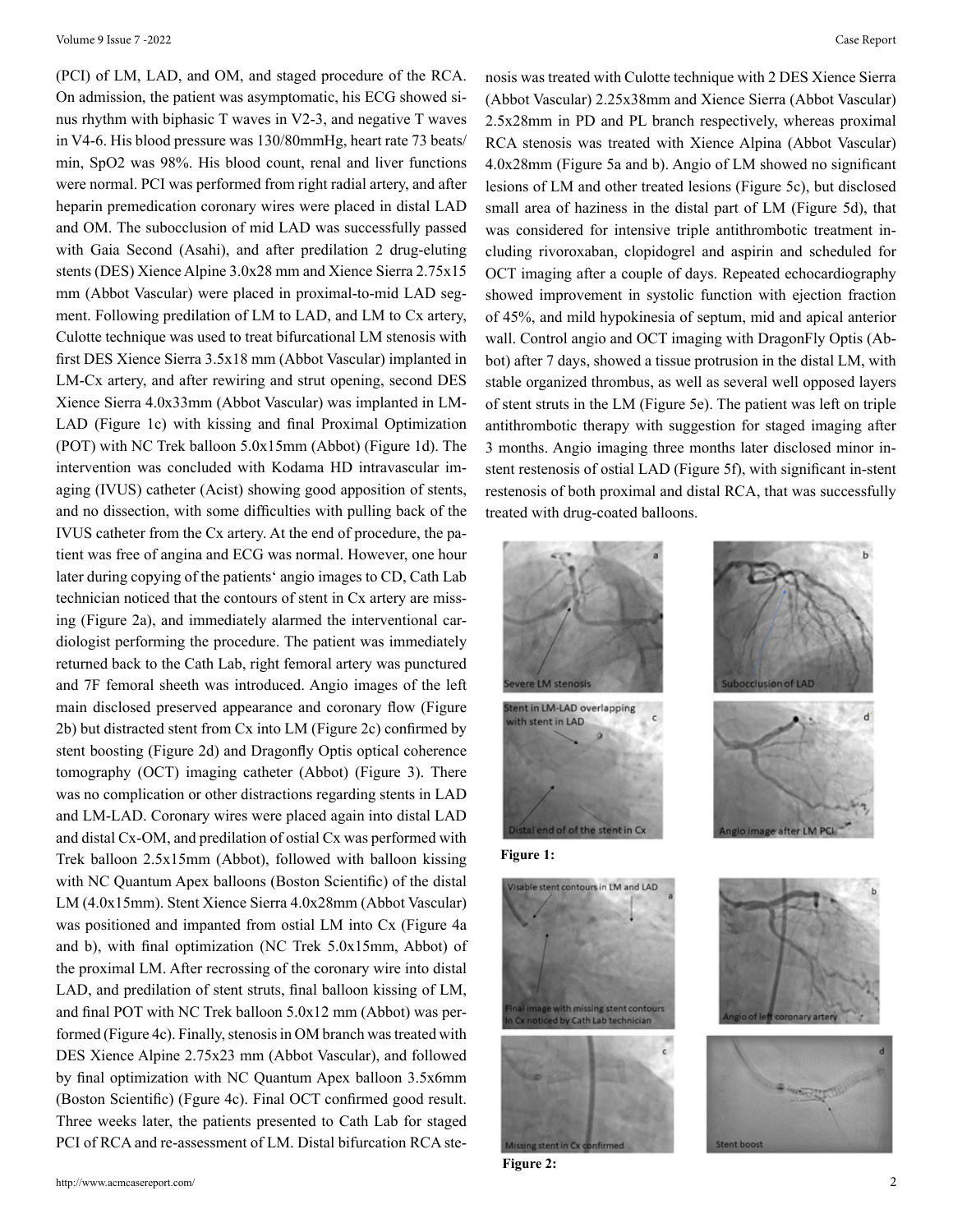

**Figure 3:**



**Figure 4:**



**Figure 5:**

#### **5. Discussion**

We present a rare case of stent distraction during pull-back of intravascular imaging device (IVUS) after LM bifurcation stenting with Culotte technique, which was uneventful during procedure but noticed by the Cath lab technician while copying of the angio images to the CD. Possible mechanism is not easy to appreciate and most probably include distal coronary wire escalation around the struts of the Cx stent behaving like a snare to catch and distract the stent during intravascular device pull-back. We present a video presentation (supplementary material) of probably mechanisms to understand how intravascular device with severely curved coronary wire which looks like a snare can induce stent distraction with stronger and careless pullback following Culotte bifurcation stenting in the LM.

http://www.acmcasereport.com/ 3 Both IVUS and OCT imaging are indicated for assessment of LM stenting [1]. IVUS and OCT are based on differing imaging principles, and each carries certain advantages according to the specific clinical situation, but also clinical experience and preference. IVUS may be superior in the diagnosis and management of patients with LM, renal dysfunction, aorto-coronary ostial lesions, and chronic total occlusions [4]. In particular, visualization of the vessel with IVUS enables one to acquire a larger stent area compared with OCT. On the other hand, OCT has higher special resolution to IVUS, but lower penetration rate and requires blood clearence from the lumen to allow fine imaging. OCT is superior to IVUS in assessing the etiology of stent failure, and possible causes of ischemia in patients without or milder forms of angiographically non-obstructive coronary artery disease [4]. In fact, OCT has been upgraded in the last European guidelines into Class IIa indication, or should be considered for stent optimization [1]. Because of potential advantages in vessel sizing, IVUS should be consid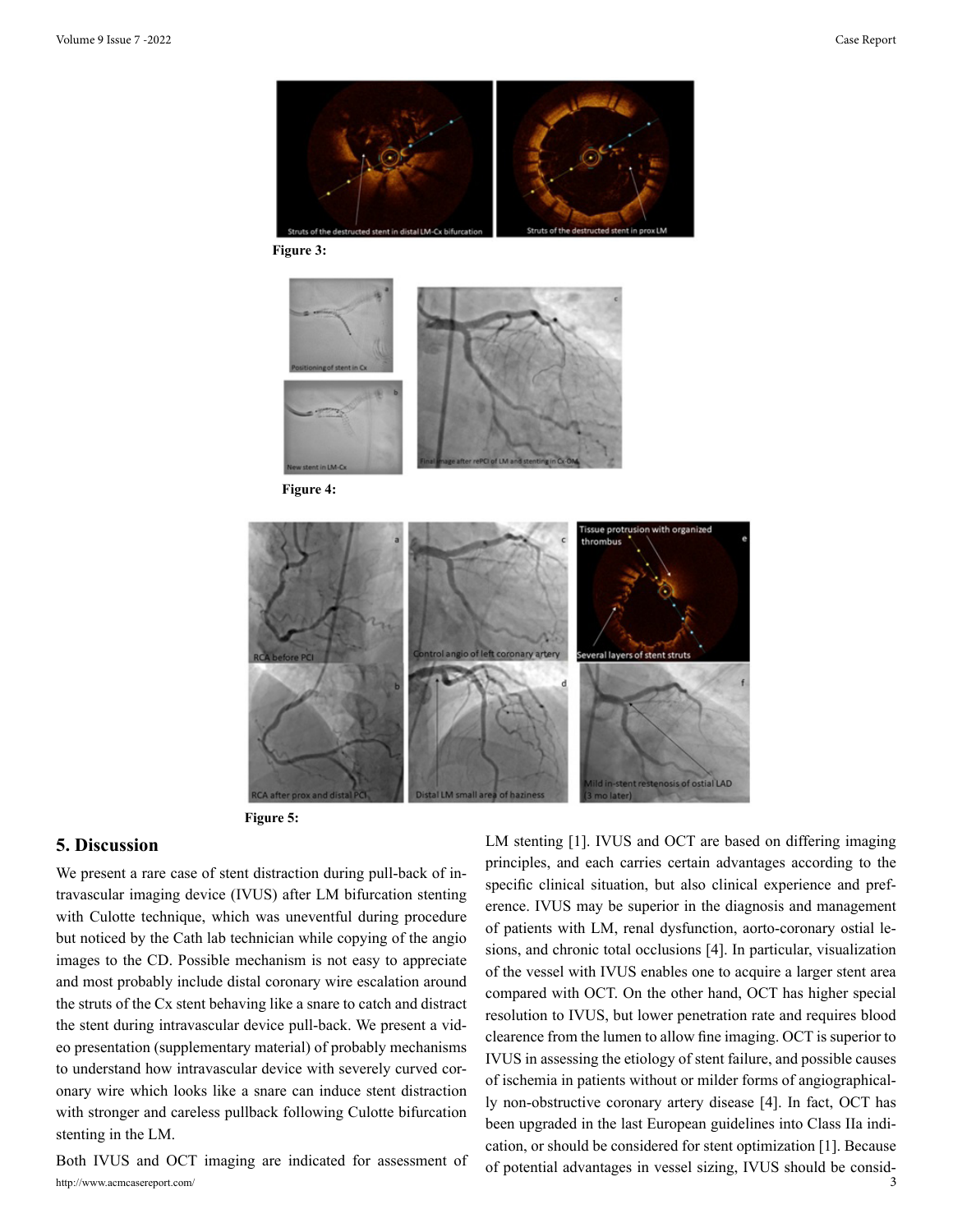ered for assessment of severity of unprotected LM, but also should be taken into account in case of stent failure in order to correctly understand underling mechanisms [1]. Therefore, both IVUS and OCT have been recommended to optimize final results of stent implantation, with IVUS having particular role in LM stenting [1]. In addition, a recent meta-analysis of 5,532 patients from 11 clinical trials showed statistically significant reductions in cardiovascular mortality, and stent thrombosis with IVUS-guided PCI compared with conventional angiography [5]. This was confirmed with another meta-analysis, where IVUS was particularly beneficial in complex coronary lesions such as left main disease, bifurcations, acute coronary syndrome and chronic total occlusions (CTO) [6].

Regarding left main procedures, a few randomized trials compared IVUS-guided to conventional angio-guided PCI [7-9], and demonstrated a substantial reduction in cardiac mortality, myocardial infarction, and stent thrombosis with IVUS-guided LM PCI, both in short and long-term follow-up.

Regarding direct comparison between OCT and IVUS guided PCI several studies showed no difference in the outcome and target vessel failure, but attained larger minimal stent area after PCI in IVUS-guided procedures [10, 11]. This was likely driven by suboptimal visualization of the EEM with OCT in relevant number of patients.

Tissue protrusion, as also demonstrated in our patient, is a common phenomenon following stenting. Tissue protrusion indicates larger stent expansion when seen on IVUS. It is typically not associated with worse outcomes unless there is lumen compromise that could lead to stent thrombosis. Still, asymmetrical tissue protrusion has been linked to target vessel failure [12].

#### **5.1. Safety and Complications**

The incidence of complications in a large series of intravascular imaging-guided procedures is rare (. Previous registry (2) including 1142 OCT procedures and 2476 IVUS procedures, has demonstrated a similar rate of complications of the two imaging methods (OCT: n=7, 0.6%; IVUS: n=12, 0.5%; p=0.6), and included transient ST-elevation (OCT =0.26% and IVUS =0.08%), bradycardia (OCT =  $0.18\%$  and IVUS =  $0.04\%$ ), coronary spasm (OCT =  $0.09\%$ ) and IVUS  $=0.04\%$ ), thrombus formation (OCT  $=0.09\%$  and IVUS  $=0.16\%$ ), dissection (OCT  $=0\%$  and IVUS  $=0.12\%$ ), and stent deformation (OCT = $0\%$  and IVUS = $0.04\%$ ) [2]. Most of these complications were self-limiting following imaging catheter removal. There were no IVUS or OCT-related mortalities, or permanent harm for the patient [2]. The 5-year results of the IVUS-XPL trial [13] further support the health-economic impact of using IVUS.

#### **5. Conclusions**

Intravascular imaging plays an important role in contemporary PCI for optimizing stent and patient-oriented outcomes. However, potential serious complication may occur following complex and exhausting procedures with final stent optimization following in-

travascular imaging [2, 3]. Two important messages are pertinent to this case: 1) strong and vigourous pull-back of intravascular imaging catheters after PCI should be avoided, whereas distal coronary wire should be carefully observed and gently removed from the coronary artery at the end of the procedure, and 2) all members of Cath lab team should be engaged in the safety of the procedure regardless of the time spent in Cath Lab and complexity of the procedure. We express our gratefulness to members of our team who mindfully follow the case and observed potentially life-threatening complication of complex LM stenting with intravascular imaging.

#### **References**

- 1. [Neumann FJ, Sousa-Uva M, Ahlsson A, et al. ESC Scientific Docu](https://pubmed.ncbi.nlm.nih.gov/30165437/)[ment Group. 2018 ESC/EACTS Guidelines on myocardial revascu](https://pubmed.ncbi.nlm.nih.gov/30165437/)[larization. Eur Heart J. 2019; 40: 87-165.](https://pubmed.ncbi.nlm.nih.gov/30165437/)
- 2. [van der Sijde Jn, Karanasos A, van Ditzhuijzen NS, et al. Safety of](https://pubmed.ncbi.nlm.nih.gov/26992420/)  [optical coherence tomography in daily practice: a comparison with](https://pubmed.ncbi.nlm.nih.gov/26992420/) [intravascular ultrasound. Eur Heart J – Cardiovasc Imaging. 2017;](https://pubmed.ncbi.nlm.nih.gov/26992420/) [18: 467-74.](https://pubmed.ncbi.nlm.nih.gov/26992420/)
- 3. [Batkoff BW, Linker DT. Safety of intracoronary ultrasound: data](https://pubmed.ncbi.nlm.nih.gov/8804778/) [from a Multicenter European Registry. Cathet Cardiovasc Diagn.](https://pubmed.ncbi.nlm.nih.gov/8804778/) [1996; 38: 238-41.](https://pubmed.ncbi.nlm.nih.gov/8804778/)
- 4. [Ono M, Kawashima M, Hara H, et al. Advances in IVUS/OCT and](https://pubmed.ncbi.nlm.nih.gov/32850981/) [future clinical perspectiveof novel hybrid catheter system in coro](https://pubmed.ncbi.nlm.nih.gov/32850981/)[nary imaging. Front Cardiovasc Med. 2020; 7: 594899.](https://pubmed.ncbi.nlm.nih.gov/32850981/)
- 5. [Kumar A, Shariff M, Adalja D, et al. Intravascular ultrasound versus](https://pubmed.ncbi.nlm.nih.gov/31517035/)  [angiogram guided drug eluting stent implantation. A systematic re](https://pubmed.ncbi.nlm.nih.gov/31517035/)[view and updated meta-analysis with trial sequential analysis. Int J](https://pubmed.ncbi.nlm.nih.gov/31517035/) [Cardiol Heart Vasc. 2019; 25: 100419.](https://pubmed.ncbi.nlm.nih.gov/31517035/)
- 6. [la Torre Hernandez JM, Baz Alonso JA, Gómez Hospital JA, et al.](https://pubmed.ncbi.nlm.nih.gov/24650399/) [Clinical impact of intravascular ultrasound guidance in drug-elut](https://pubmed.ncbi.nlm.nih.gov/24650399/)[ing stent implantation for unprotected left main coronary disease:](https://pubmed.ncbi.nlm.nih.gov/24650399/) [pooled analysis at the patient-level of 4 registries. JACC Cardiovasc](https://pubmed.ncbi.nlm.nih.gov/24650399/) [Interv. 2014; 7: 244](https://pubmed.ncbi.nlm.nih.gov/24650399/)‐54.
- 7. [Liu XM, Yang ZM, Liu XK, et al. Intravascular ultrasound-guid](https://pubmed.ncbi.nlm.nih.gov/30694800/)[ed drug-eluting stent implantation for patients with unprotected left](https://pubmed.ncbi.nlm.nih.gov/30694800/) [main coronary artery lesions: A single-center randomized trial. Ana](https://pubmed.ncbi.nlm.nih.gov/30694800/)[tol J Cardiol. 2019; 21: 83-90.](https://pubmed.ncbi.nlm.nih.gov/30694800/)
- 8. [Wang Y, Mintz GS, Gu Z, et al. Meta-analysis and systematic review](https://pubmed.ncbi.nlm.nih.gov/29898668/) [of intravascular ultrasound versus angiography-guided drug eluting](https://pubmed.ncbi.nlm.nih.gov/29898668/) [stent implantation in left main coronary disease in 4592 patients.](https://pubmed.ncbi.nlm.nih.gov/29898668/) [BMC Cardiovasc Disord. 2018; 18: 115.](https://pubmed.ncbi.nlm.nih.gov/29898668/)
- 9. [Andell P, Karlsson S, Mohammad MA, et al. Intravascular ultra](https://pubmed.ncbi.nlm.nih.gov/28487356/)[sound guidance Is associated with better outcome in patients un](https://pubmed.ncbi.nlm.nih.gov/28487356/)[dergoing unprotected left main coronary artery stenting compared](https://pubmed.ncbi.nlm.nih.gov/28487356/) [with angiography guidance alone. Circ Cardiovasc Interv. 2017;10:](https://pubmed.ncbi.nlm.nih.gov/28487356/) [e004813.](https://pubmed.ncbi.nlm.nih.gov/28487356/)
- 10. [Habara M, Nasu K, Terashima M, et al. Impact of frequency-domain](https://pubmed.ncbi.nlm.nih.gov/22456026/) [optical coherence tomography guidance for optimal coronary stent](https://pubmed.ncbi.nlm.nih.gov/22456026/) [implantation in comparison with intravascular ultrasound guidance.](https://pubmed.ncbi.nlm.nih.gov/22456026/) [Circ Cardiovasc Interv. 2012; 5: 193-201.](https://pubmed.ncbi.nlm.nih.gov/22456026/)
- 11. [Kubo T, Shinke T, Okamura T, et al. Optical frequency domain](https://pubmed.ncbi.nlm.nih.gov/29121226/)